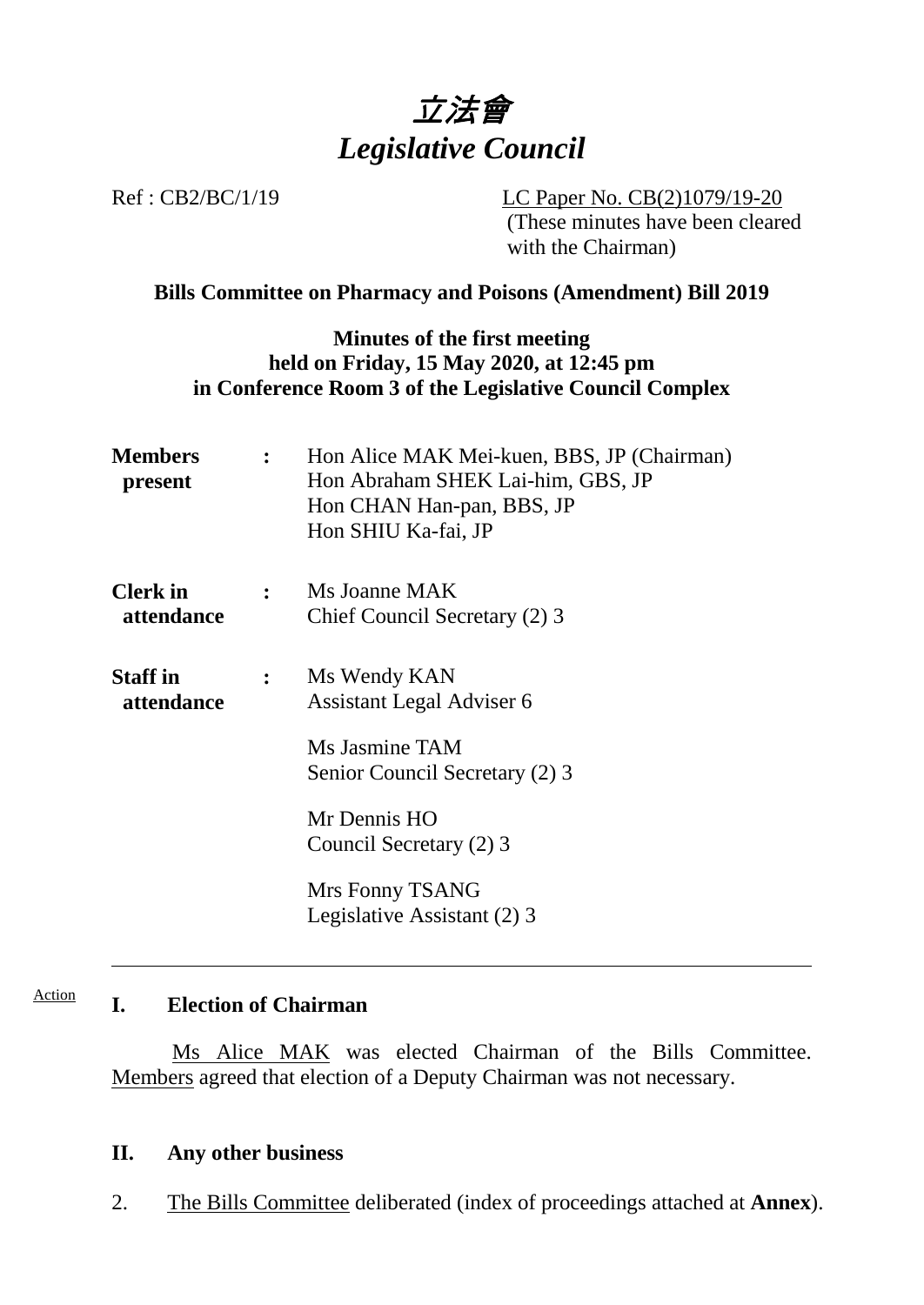#### Invitation for public views

Action

3. Members considered it not necessary for the Bills Committee to invite public views on the Bill.

(*Post-meeting note:* With the concurrence of the Chairman, members were informed vide LC Paper No. CB(2)1001/19-20 on 15 May 2020 that the Bills Committee would invite written views on the Bill. A general notice to invite written submissions would be posted on the Legislative Council website. In line with usual practice, the 18 District Councils would also be invited to submit their views.)

Date of next meeting

4. Members noted that the date of the next meeting would be confirmed later.

(*Post-meeting note:* The second and third meetings were scheduled for 27 May 2020, from 8:45 am to 10:45 am, and 1 June 2020, from 2:45 pm to 4:30 pm, respectively. The notice of meetings was issued vide LC Paper No. CB(2)1028/19-20 on 20 May 2020.)

5. There being no other business, the meeting ended at 12:50 pm.

Council Business Division 2 Legislative Council Secretariat 26 May 2020